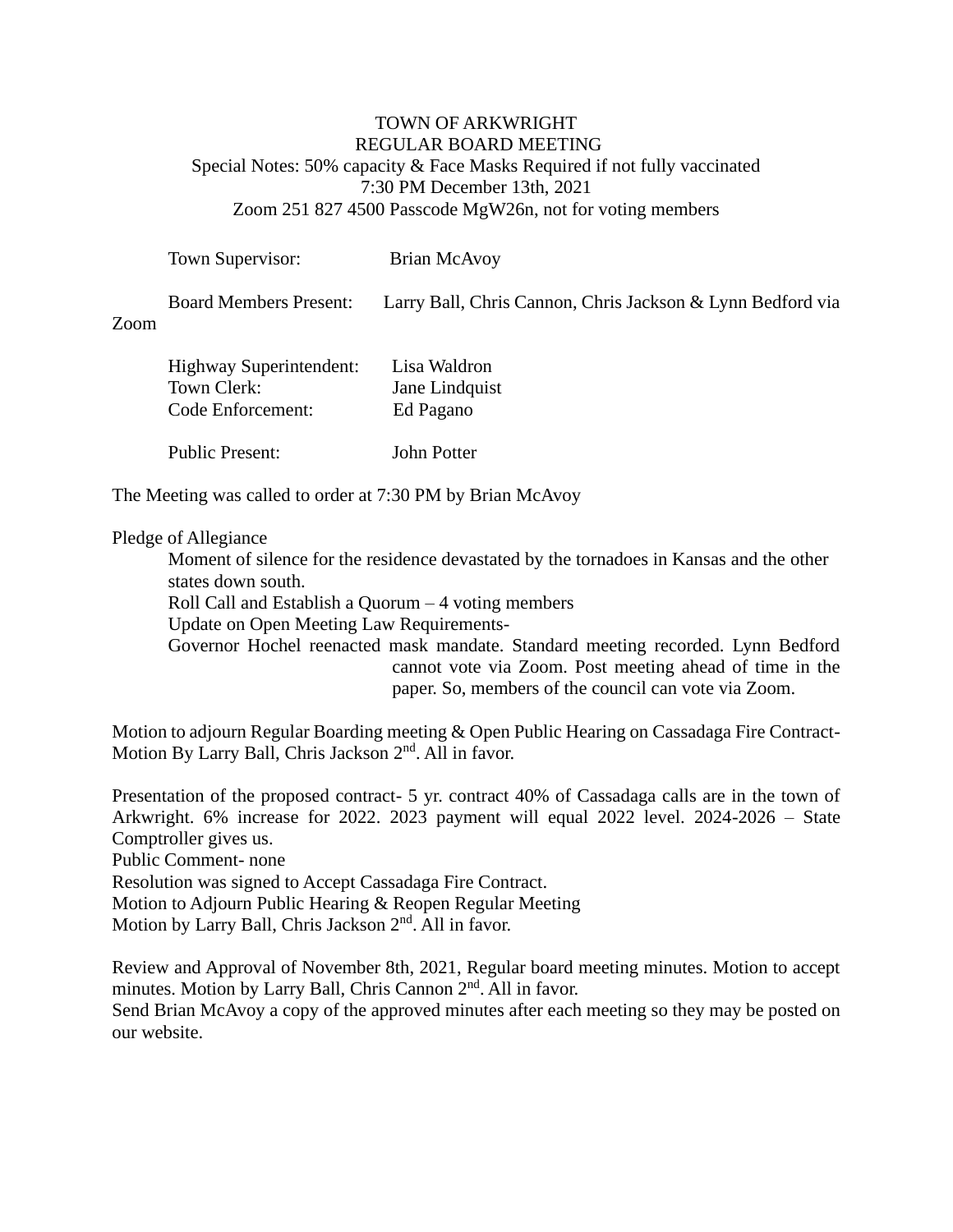Reports:

Supervisor: Finance Reports General Fund- 2 payments came in  $-1$ <sup>st</sup>-AIM \$5800.00, 2<sup>nd-</sup> \$13,000.00 Mortgage tax. \$18,000.00 over budget. one more month \$200,000.00 in reserve. Vote in January came well under budget.

EDP-1 noise complaint

Highway Superintendent

Spending vs. Budget Update (Monthly) report –Lisa Waldron gave financial report. Under budget. 83% of the budget for the year.

Summary on Highway Plan – Blue on the chart means completed. Yellow is on the schedule for next year. Ditching Park Rd. Doing some of the work as weather permits.

20 miles of road to hard top P41- cycle time. Invest capital but have to look at only 4-man crew. CHIPS-CHIP seal is a final- maintain every 10 years. 3yrs & 5yrs. CHIPS you can't use to maintain.

Hall Rd- Spring needs to come- There is work that needs to be done. Went and looked at the road. Brian McAvoy will reach out to them. Detailed to get it back in the condition it was in before. Manpower, equipment. Estimate to fix. \$156,000.00 – good base.

Straight Rd- Icy day- got plans in place. Checking conditions of the road. We are checking regularly. Hi traffic road.

Grader- available 2007 John Deere Grader, Pro Active 3 plow& wing with it. To trade. At \$100,000.00. Motion to authorize Lisa Waldron approval to bid up to \$100,000.00 for a 2007 John Deere Grader. Motion by Brian McAvoy, Larry Ball 2<sup>nd</sup>. All in favor.

New Truck- 2019 Mac Truck#8- fixed the box. Looks great 10-wheeler. Brand new truck- should be in the end of January 2022, beginning of February 2022.

Clerk & Tax collector- 2 Dog licenses, 0 marriage cert, 0 genealogy, 1 misc. revenue, 1 building permits and 1 death certificates. Gave town a check for \$505.00 for the General Fund. Holiday Greeting in Observer- no not a good idea. Dog Control- none

Justice Report- Jane Lindquist reported on behalf of John Potter- The amount of fines \$375.00. and \$0.00 in surcharges and \$5.00 in civil fees. Total of \$380.00 for the Month of November 2021 and was turned over to the Town of Arkwright.

Justice Court-John Potter was going on the record that is prepared to present his record and dockets to the board for the year.

## Assessor- none

Code Enforcement Officer – 1 permit – pole barn- several calls- new houses. File together regarding properties in disrepair. To send letters. Brian McAvoy checked with Passafaro- town board creates laws. Village of Forestville similar issue. Resident had no money to demolish. Forestville Village added to taxes. See if we get response then go from there.